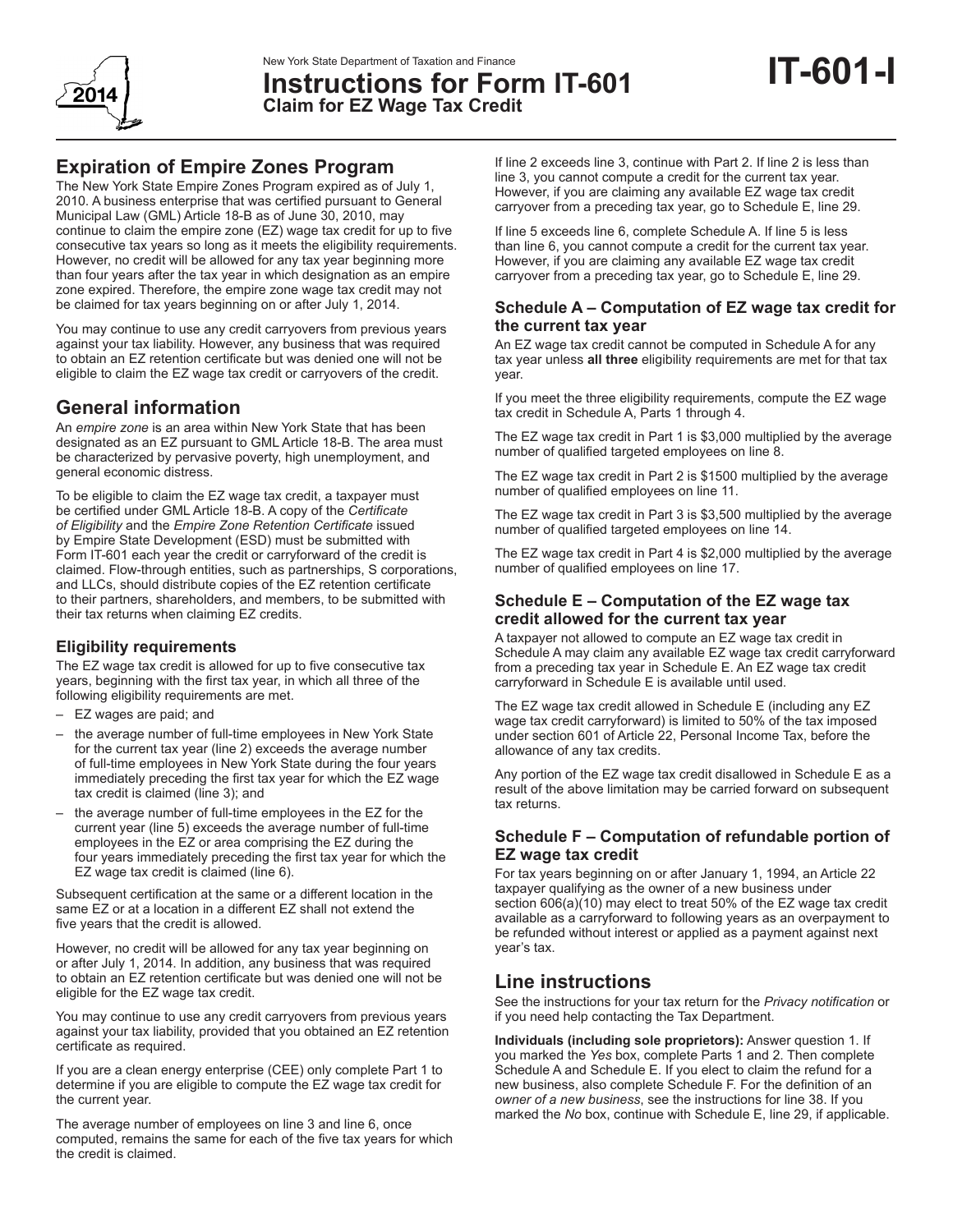#### **Page 2** of 6 **IT-601-I** (2014)

**Partnerships:** Answer question 1. If you marked the *Yes* box, complete Parts 1 and 2. Then complete Schedule A and Schedule E. If you marked the *No* box, **stop;** you cannot claim an EZ wage tax credit for this tax year.

**A married couple in a business enterprise that made an IRC 761(f) election to file two federal Schedule C forms instead of a partnership return:** If you file jointly, compute your credit amount as if you were filing one federal Schedule C for the business (enter the total of all applicable amounts from both federal Schedule C forms). Answer question 1. If you marked the *Yes* box, complete Parts 1 and 2. Then complete Schedule A and Schedule E. If you elect to claim the refund for a new business, also complete Schedule F. For the definition of an *owner of a new business*, see the instructions for line 38. If you marked the *No* box, continue with Schedule E, line 29, if applicable.

**Partners in a partnership, shareholders in a New York S corporation, and beneficiaries of an estate or trust:** Complete Schedule B, Schedule C, and Schedule E. If you elect to claim the refund for a new business, also complete Schedule F. For the definition of an *owner of a new business,* see the instructions for line 38.

**Fiduciaries:** Answer question 1. If you marked the *Yes* box, complete Parts 1 and 2. Then complete Schedule A, Schedule D, and Schedule E. If you elect to claim the refund for a new business, also complete Schedule F. For the definition of an *owner of a new business,* see the instructions for line 38. If you marked the *No* box, continue with Schedule E, line 29, if applicable.

**Sole proprietors, fiduciaries, or partnerships (or LLCs that are treated as sole proprietors or partnerships):** If you are claiming the EZ wage tax credit for more than one business or have employees in more than one zone, you must complete a separate Form IT-601, lines 1 through 7 and Schedule A, for each business or zone. Combine all Form IT-601 line 20 amounts on one Form IT-601.

**Fiduciaries:** Include the total in the *Total* line of Schedule D, column C.

**All others:** Enter the total on line 25.

**Line 1 –** Mark an *X* in the *Yes* box if you paid EZ wages during the current tax year.

Mark an *X* in the *No* box if you did not pay EZ wages during the current tax year. You do **not** qualify to compute the EZ wage tax credit in Schedule A for the current tax year. However, you may claim as an EZ wage tax credit for the current tax year any EZ wage tax credit carryforward from a preceding tax year in Schedule E.

*EZ wages* are wages paid by a certified taxpayer for full-time employment during the tax year in an area designated or previously designated as an EZ, if such employment is in a job created in the EZ during the period of its designation as an EZ or within four years of the expiration of such EZ designation. This provides a taxpayer who located in the EZ in the last year of its designation the opportunity to compute the EZ wage tax credit for five consecutive tax years.

*EZ wages* for purposes of CEEs are wages paid by a certified taxpayer for full-time employment in New York State during the tax year, if the employment is in a job created in New York State during the period of designation for CEEs, which is on or after June 23, 2006.

Once certification under Article 18-B of the GML is revoked, any wages paid by the taxpayer on or after the effective date of such revocation will not constitute EZ wages.

Wages paid to individuals employed before an EZ is designated do not qualify as EZ wages.

The date of designation of the EZ is the date the zone was created. In the case of a business that was included as a result of a boundary amendment, the date of designation is the date the boundary was amended to include the business in the EZ.

#### **Part 1 – Computation of average number of full-time employees in NYS for the current tax year and four-year test period**

**Line 2 –** Enter the total number of full-time employees (including full-time equivalents) employed on March 31, June 30, September 30, and December 31 of your tax year. Add these amounts and enter in the *Total* column. Divide the total by four (or by the number of these dates that occurred during your tax year).

*Full-time employment* means a job consisting of at least 35 hours per week, or two or more jobs that together constitute the equivalent of a job of at least 35 hours per week. A seasonal job that meets these requirements constitutes full-time employment if the job is continuous for at least three months.

**Example 1:** *John works 25 hours per week, and Mary works 20 hours per week. Together, their jobs constitute the equivalent of one job of at least 35 hours per week.*

**Example 2:** *A calendar-year taxpayer had no employees until April 15, 2013, when it hired 100 full-time employees. The business had 100 full-time employees on June 30, 2013, 125 full-time employees on September 30, 2013, and 175 full-time employees on December 31, 2013.*

*The taxpayer completes line 2 as follows:*

| Current tax year                                   | March 31 | June $30$ Sept $30$ |     | Dec 31 |  | Total |
|----------------------------------------------------|----------|---------------------|-----|--------|--|-------|
| Number of full-time<br>employees in                |          |                     |     |        |  |       |
| <b>NYS</b>                                         |          | 100                 | 125 | 175    |  | 400   |
| 2 Average number of full-time employees in New     |          |                     |     |        |  |       |
| York State for current tax year (400 divided by 4) |          |                     |     |        |  | 100   |

A taxpayer who is a fiscal-year filer uses the four dates (March 31, June 30, September 30, and December 31) that appear in its fiscal year.

**Example 3:** *A partnership filing a tax return for a fiscal period beginning September 1, 2013, and ending August 31, 2014, would use the following dates to compute the number of employees for that fiscal year: September 30, 2013, December 31, 2013, March 31, 2014, and June 30, 2014.*

**Line 3 –** Enter for each date specified of the four-year period immediately preceding the first tax year for which the EZ wage tax credit is claimed (that is, the four-year test period), the number of full-time employees (including full-time equivalents) in New York State.

Add the number of full-time employees on each date for the four-year test period in the table and divide by the number of such dates occurring during the four-year test period to obtain the average number of full-time employees for the four-year test period.

If the taxpayer provided full-time employment in New York State for only part of the four years immediately preceding the first year in which the EZ wage tax credit is claimed, then the four-year period will be deemed to refer to that part.

If the taxpayer did not provide full-time employment in New York State in any of the four years immediately preceding the first year in which the EZ wage tax credit is claimed, enter *0* on line 3.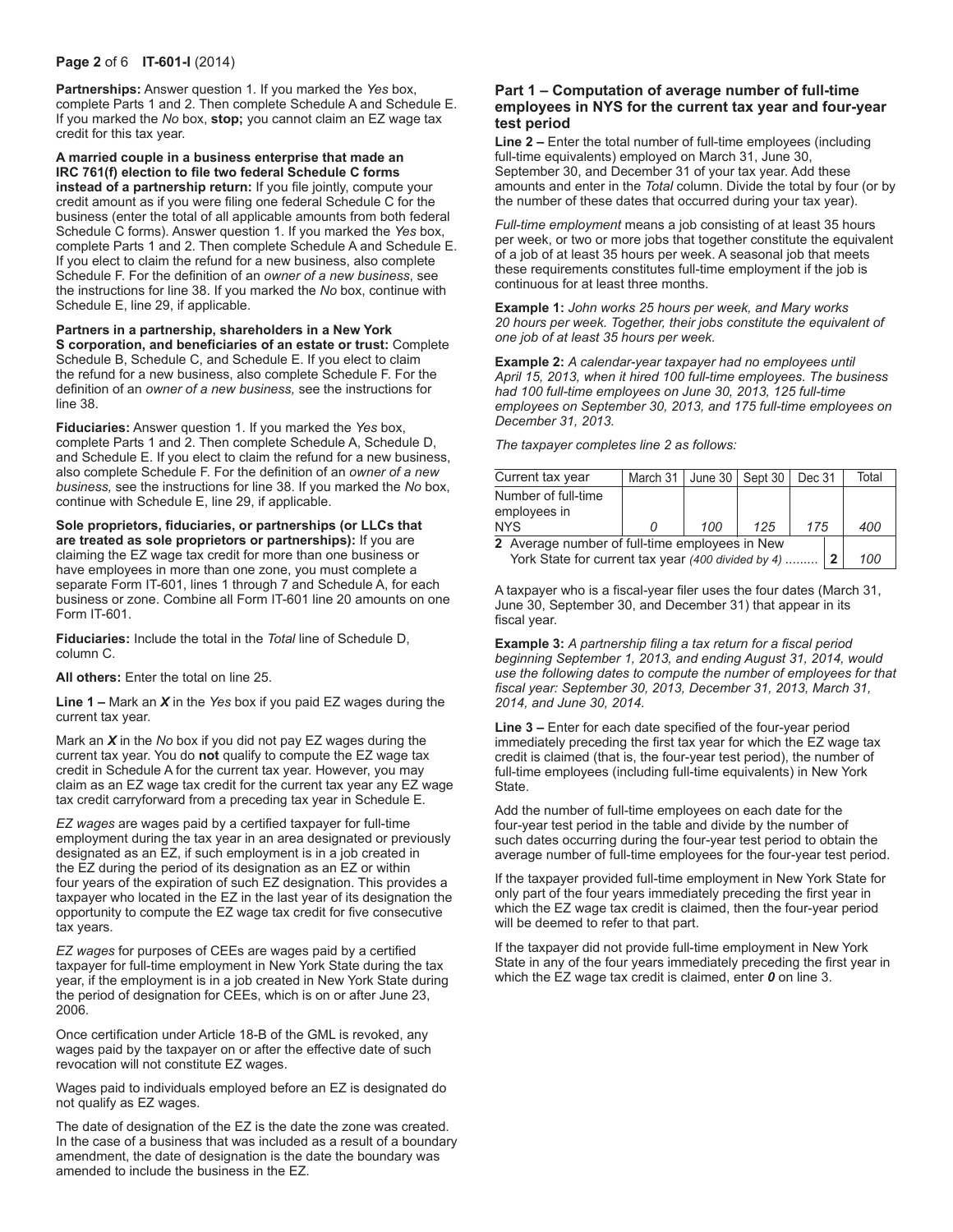#### **Example 4:**

*A taxpayer began business in New York State on July 1, 2007, and had full time employees in New York State for the dates September 30, 2007, through December 31, 2009. The taxpayer would make no entries for the dates prior to July 1, 2007. Thus, the taxpayer would divide 790 by 10 to obtain 79.*

| Number of full-time<br>employees in NYS<br>during four-year test<br>period | March 31 | June 30 | Sept 30 | Dec 31 |  | Total |  |  |
|----------------------------------------------------------------------------|----------|---------|---------|--------|--|-------|--|--|
| First year - 2009                                                          | 100      | 100     | 100     | 100    |  | 400   |  |  |
| Second year - 2008                                                         | 50       | 75      | 75      | 100    |  | 300   |  |  |
| Third year - 2007                                                          |          |         | 40      | 50     |  | 90    |  |  |
| Fourth year - 2006                                                         |          |         |         |        |  |       |  |  |
| Total number of full-time employees in New York State for                  |          |         |         |        |  |       |  |  |
| four-year test period.                                                     |          |         |         |        |  |       |  |  |
| 3 Average number of full-time employees in New York                        |          |         |         |        |  |       |  |  |
| 3<br>State for four-year test period.                                      |          |         |         |        |  |       |  |  |

**Line 4 –** The average number of full-time employees in New York State for the current tax year (line 2) must exceed the average number of full-time employees in New York State for the four-year test period (line 3). If you answer *No,* you do **not** qualify to compute the EZ wage tax credit in Schedule A for the current tax year. However, you may claim as an EZ wage tax credit for the current tax year any EZ wage tax credit carryforward from a preceding tax year in Schedule E.

If you are a CEE and answered *Yes* to question 4, go to Schedule A to compute the EZ wage tax credit for the current year. If you answered *No* to question 4, you cannot compute a credit in Schedule A for the current year. If, however, you have an EZ wage tax credit carryforward from a preceding tax year, go to Schedule E, line 29.

#### **Part 2 – Computation of average number of full-time employees in the EZ for the current tax year and four-year test period**

Enter for each date specified of the current tax year the number of full-time employees in the EZ.

**Line 5 –** Compute the average number of full-time employees for the current tax year in the table in the same manner as line 2.

Enter for each date specified of the four-year period immediately preceding the first tax year in which the EZ wage tax credit is claimed (that is, the four-year test period), the number of full-time employees in the area that currently constitutes the EZ.

**Line 6 –** Compute the average number of such employees for the four-year test period in the same manner as line 3.

**Line 7 –** The average number of full-time employees in the EZ for the current tax year (line 5) must exceed the average number of full-time employees in the area that currently constitutes the EZ for the four-year test period (line 6). If you answer *No,* you do **not** qualify to compute the EZ wage tax credit in Schedule A for the current tax year. However, you may claim as an EZ wage tax credit for the current tax year any EZ wage tax credit carryforward from a preceding tax year in Schedule E.

# **Schedule A – Computation of EZ wage tax credit for the current tax year**

**Do not** include in Schedule A an individual who has been employed within the immediately preceding 60 months by a related person, unless the related person never received an EZ or zone equivalent area (ZEA) wage tax credit for that employee. The term *related person* means a related person as defined in IRC section 465(b)(3)(C) or an entity that would have qualifed as a related person if it had not been dissolved, liquidated, merged with another entity or otherwise ceased to exist or

operate. The information below represents the Internal Revenue Service (IRS) interpretation of the definition of *related persons* in IRC section 465(b)(3)(C) as contained in IRS Publication 925, *Passive Activity and At-Risk Rules*. When preparing your tax return, you should check IRC section 465(b)(3)(C) to see if the definition of *related persons* has been amended.

#### *Related persons* include:

- members of a family, but only an individual's brothers and sisters, half-brothers and half-sisters, a spouse, ancestors (parents, grandparents, etc.), and linear descendants (children, grandchildren, etc.);
- two corporations that are members of the same controlled group of corporations determined by applying a 10% ownership test;
- the fiduciaries of two different trusts, or the fiduciary and beneficiary of two different trusts, if the same person is the grantor of both trusts;
- a tax‑exempt educational or charitable organization and a person who directly or indirectly controls it (or a member of whose family controls it);
- a corporation and an individual who owns directly or indirectly more than 10% of the value of the outstanding stock of the corporation;
- a trust fiduciary and a corporation of which more than 10% in value of the outstanding stock is owned directly or indirectly by or for the trust or by or for the grantor of the trust;
- the grantor and fiduciary, or the fiduciary and beneficiary of any trust;
- a corporation and a partnership if the same persons own over 10% in value of the outstanding stock of the corporation and more than 10% of the capital interest or the profits interest in the partnership;
- two S corporations if the same persons own more than 10% in value of the outstanding stock of each corporation;
- an S corporation and a regular corporation if the same persons own more than 10% in value of the outstanding stock of each corporation;
- a partnership and a person who owns directly or indirectly, more than 10% of the capital or profits of the partnership;
- two partnerships if the same persons directly or indirectly own more than 10% of the capital or profits of each;
- two persons who are engaged in business under common control; and
- an executor of an estate and a beneficiary of that estate.

#### **Part 1 – Computation of EZ wage tax credit for qualified targeted employees**

Taxpayers who are certified in an investment zone (including CEEs) – do not include employees whose wages are more than \$40,000. See Part 3 on page 4.

Enter for each date specified of the current tax year the number of qualified targeted employees.

A *qualified targeted employee* for purposes of Parts 1 and 3 is an employee who:

- is employed full-time (see definition of full-time employment on page 2); and
- is working in a job created in the EZ since the EZ was designated or within four years of the expiration of the EZ's designation (CEE's period of designation began June 23, 2006); and
- received EZ wages for more than half of the current tax year (see definition on page 4); and
- received an hourly wage that is at least 135% of the minimum wage specified in section 652 of the Labor Law for more than half of the employee's period of employment during the current tax year; and
- meets the definition of a targeted employee on page 4.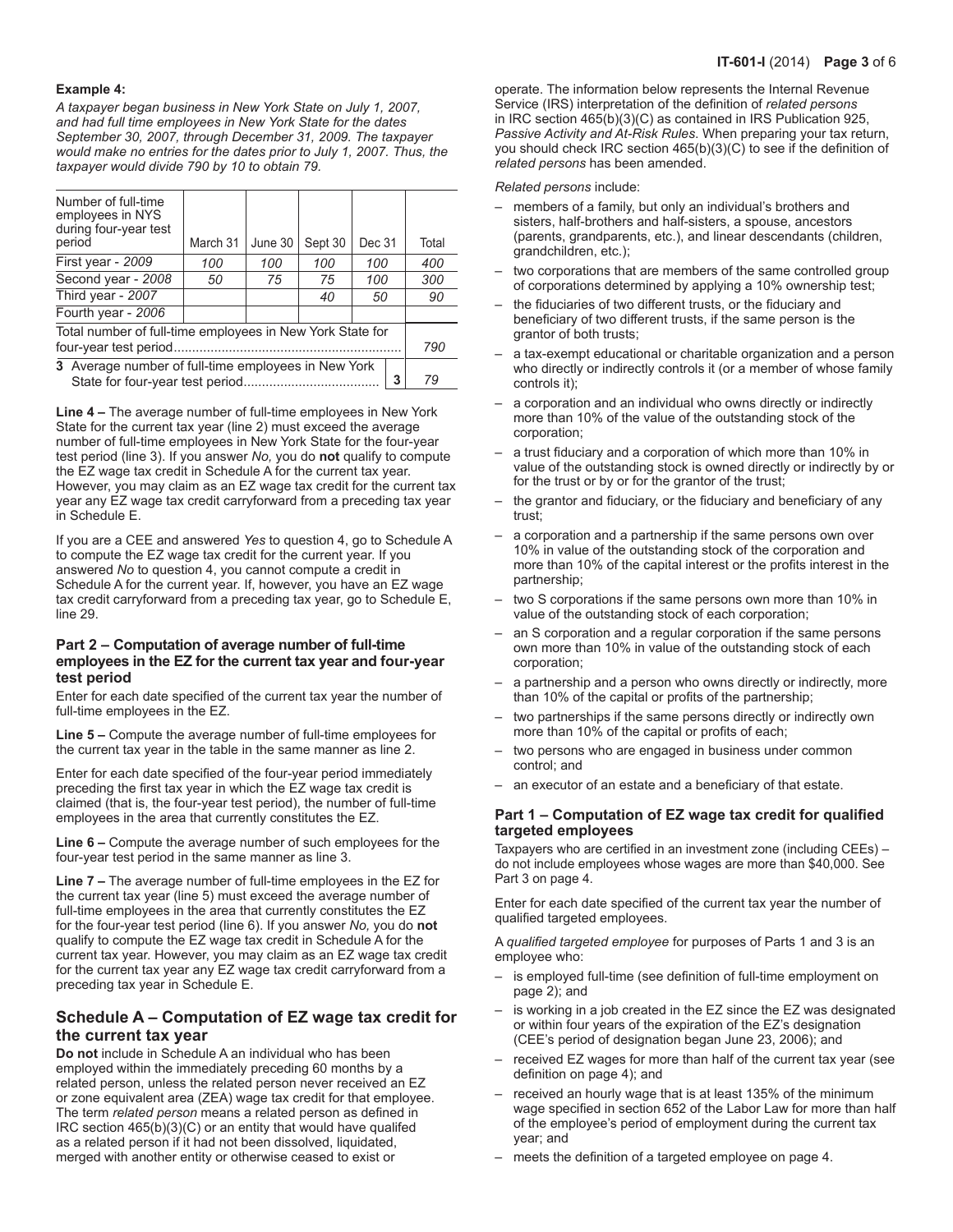#### **Page 4** of 6 **IT-601-I** (2014)

A *targeted employee* is a New York State resident who received EZ wages during the current tax year and who is **one or more** of the following:

- an eligible individual under the provisions of the targeted jobs tax credit (IRC section 51);
- an individual eligible for benefits under the provisions of the Workforce Investment Act as a dislocated worker or low-income individual (Public Law 105-220, as amended);
- a recipient of public assistance benefits at any time during the previous two years;
- an individual whose income is below the most recently established poverty rate promulgated by the U.S. Department of Commerce, Bureau of Census;
- a member of a family whose family income is below the most recently established poverty rate promulgated by the U.S. Department of Commerce, Bureau of Census; **or**
- an honorably discharged member of any branch of the armed forces of the United States.

Any employee who qualified as a targeted employee at the time of initial employment will qualify as a targeted employee for subsequent years as long as he or she continues to receive EZ wages and remains a resident of New York State.

The Department of Labor (DOL) is required to provide a certificate verifying the targeted status of an individual for use by an employer seeking wage tax credits under the EZ program. The Tax Department will only recognize Form ES-450B, *Empire Zone Targeted Status Certification*, issued by the DOL, and signed by a DOL representative as proof of targeted status under the Wage Tax Credit program.

Additional information can be obtained by contacting the Department of Labor by calling 1 800 HIRE-992, or on the Web at *www.labor.ny.gov*.

#### You must **submit Form ES-450B for each employee** listed in Schedule A, Part 1 and Part 3.

An employee received EZ wages *for more than half of the current tax year* when:

- the employee worked for a business that is certified under GML Article 18-B; **and**
- for more than half of the current tax year:
	- the employee was employed by the EZ business; and
	- the employee worked at the EZ location; and
	- the business was located in an area designated or previously designated as an EZ (CEE's period of designation began on June 23, 2006).

For purposes of computing the EZ wage tax credit amount, the requirement that an employee must receive EZ wages for more than half of the current tax year is not applicable in the first tax year, provided the taxpayer:

- acquires real or tangible personal property during its first year from an entity, which is not a *related person* as defined in Internal Revenue Code (IRC) section 465(b)(3)(C); and
- has a short tax year of not more than seven months; and
- has, on the last day of the tax year, at least 190 full-time employees, the majority of whom were previously employed by the entity whose assets the taxpayer purchased.

**Line 8 –** Add the number of qualified targeted employees for the current tax year in the table and divide by the number of such dates (include *0* dates) occurring during the current tax year to obtain the average number of qualified targeted employees for the current tax year (see examples under the line 2 instructions).

#### **Part 2 – Computation of EZ wage tax credit for qualified employees not included in Schedule A, Part 1**

Taxpayers who are certified in an investment zone (including CEEs) – do not include employees whose wages are more than \$40,000. See Part 4 below.

Enter for each date specified of the current tax year the number of qualified employees, not included in Schedule A, Part 1.

A *qualified employee* for purposes of Parts 2 and 4 is an employee who:

- is employed full-time (see definition of *full-time employment* on page 2); and
- received EZ wages for more than half of the current tax year (see definition of *for more than half of the current tax year* in Schedule A, Part 1 above); and
- is working in a job created in the EZ since the EZ was designated or within four years of the expiration of the EZ's designation. (CEE's period of designation began on June 23, 2006.)

**Note:** Do not include a qualifying employee in Part 2 that is listed in Part 1, Part 3, or Part 4.

**Line 11 –** Add the number of qualified employees for the current tax year in the table and divide by the number of such dates (include *0* dates) occurring during the current tax year to obtain the average number of qualified employees for the current tax year (see examples under the line 2 instructions).

#### **Part 3** (for taxpayers certified in an investment zone only) **– Computation of EZ wage tax credit for qualified targeted employees whose wages are more than \$40,000 for the tax year**

For taxpayers who are certified in an investment zone (including CEEs), enter for each date specified of the current tax year the number of qualified targeted employees whose wages are more than \$40,000 for the tax year. For the definitions of *qualified targeted employee* and *targeted employee*, see the instructions under Part 1 on page 3.

**Line 14 –** Add the number of qualified targeted employees for the current tax year in the table and divide by the number of such dates (include *0* dates) occurring during the current tax year to obtain the average number of qualified targeted employees for the current tax year (see examples under the line 2 instructions).

#### **Part 4** (for taxpayers certified in an investment zone only) **– Computation of EZ wage tax credit for qualified employees not included in Schedule A, Part 3, whose wages are more than \$40,000 for the tax year**

For taxpayers who are certified in an investment zone (including CEEs), enter for each date specified of the current tax year the number of qualified employees not included in Schedule A, Part 3 whose wages are more than \$40,000 for the tax year. For the definition of *qualified employee*, see the instructions under Part 2 above.

**Line 17 –** Add the number of qualified employees for the current tax year in the table and divide by the number of such dates (include *0* dates) occurring during the current tax year to obtain the average number of qualified employees for the current tax year (see the example under the line 2 instructions).

## **Part 5 – Computation of EZ wage tax credit for the current year**

**Line 20 –** If you computed an EZ wage tax credit on line 20, you must list each employee used to compute the EZ wage tax credit in the additional information sections below Parts 1 through 4 of Schedule A.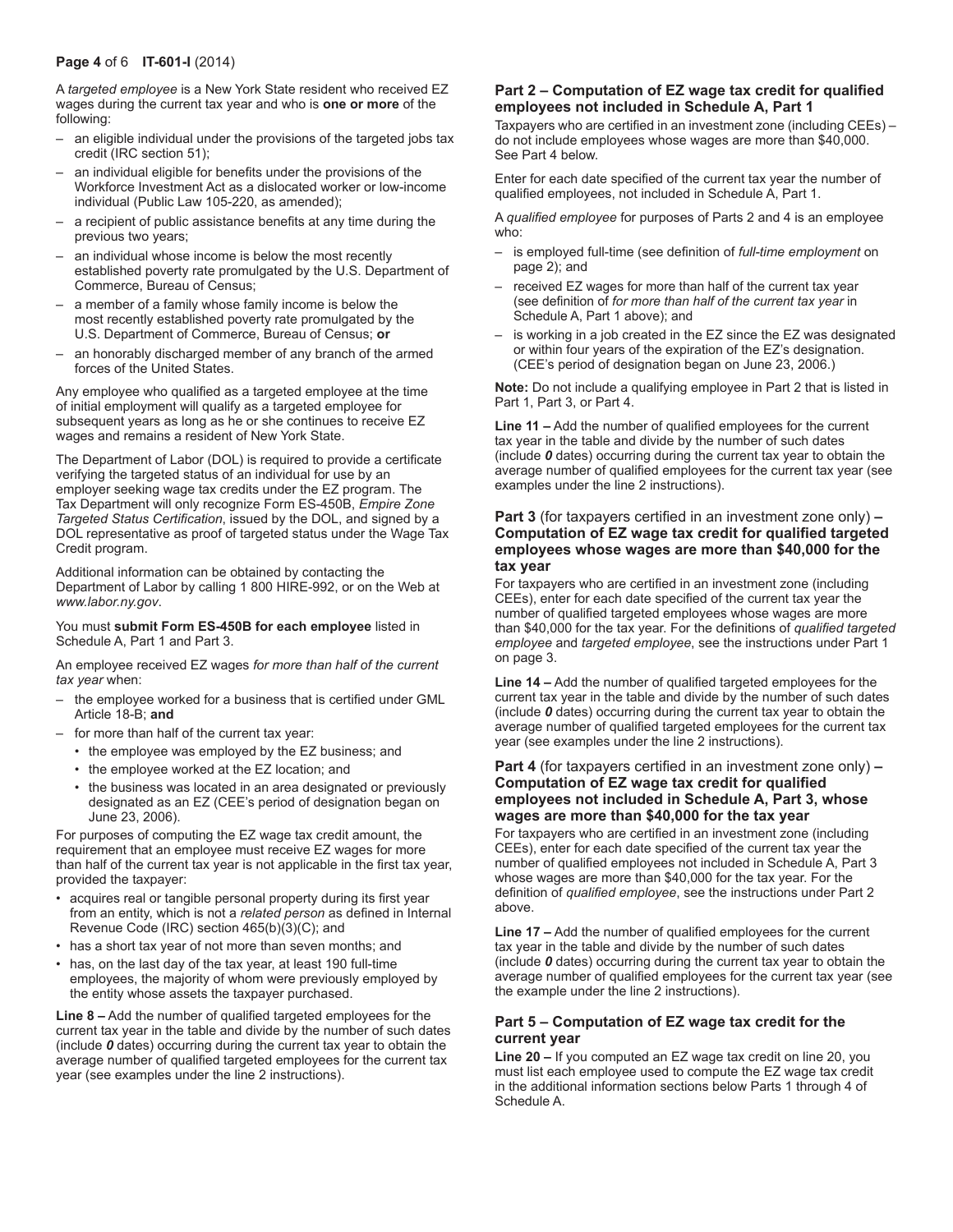# **Schedule B – Partnership, S corporation, and estate and trust information**

Enter the appropriate information for each partnership, S corporation, or estate or trust for which you receive a share of the EZ wage tax credit. If you need more space, submit a separate schedule (be sure to include your name and taxpayer identification number).

## **Schedule C – Partner's, shareholder's, or beneficiary's share of credit**

Enter your share of the total credit received from a partnership, New York S corporation, or an estate or trust. If you belong to more than one partnership, New York S corporation, or estate or trust, enter the total of all your shares on the appropriate line.

## **Partner**

**Line 21 –** Enter your share of the partnership's EZ wage tax credit. This information should be provided to you by the partnership. If you are claiming a credit from more than one partnership, combine all amounts on line 21.

## **S corporation shareholder**

**Line 22 –** Enter your share of the S corporation's EZ wage tax credit. This information should be provided to you by the S corporation. If you are claiming a credit from more than one S corporation, combine all amounts on line 22.

#### **Beneficiary**

**Line 23 –** Enter your share of the estate or trust's EZ wage tax credit. This information should be provided to you by your fiduciary. If you are claiming a credit from more than one estate or trust, combine all amounts on line 23.

## **Schedule D – Beneficiary's and fiduciary's share of credit**

An estate or trust must complete Schedule D. If an estate or trust allocates or assigns the credit to its beneficiaries, base the division on each beneficiary's proportionate share of the income of the estate or trust. If you need more space, submit a separate schedule (be sure to include your name and taxpayer identification number). Provide the beneficiaries with their share of the credit.

## **Schedule E – Computation of the EZ wage tax credit allowed for the current tax year**

## **Line 28**

**Fiduciaries:** Enter the amount from line 27.

**All others:** Add lines 25 and 26.

**Line 29 –** Enter the amount of the EZ wage tax credit carryforward from the tax year immediately preceding the current tax year.

**Line 31 –** Enter the tax shown on Form IT-201, line 39, **and** Form IT‑230‑I, Worksheet A, line 1; or Form IT-203, line 46 and Form IT‑203-ATT, line 18; or Form IT-205, line 8 if a resident, or line 9 if a nonresident or part-year resident.

**Line 32 –** If you are claiming the EZ wage tax credit in only one EZ or ZEA, multiply line 31 by 50% (.50).

If you earned wage tax credits in multiple EZs or ZEAs, or are claiming EZ or ZEA wage tax credits from more than one entity, the aggregate amount of all the wage tax credits used in the current year cannot exceed 50% of the current year's tax. Multiply line 31 by 50% (.50). From this result, subtract any EZ and ZEA wage tax credits claimed for this year that you wish to apply before the credit claimed on this form, and enter that result on line 32.

#### **Line 33**

**Form IT-201 filers:** Enter the tax from Form IT-201, line 39, plus any amount from Form IT-201-ATT, line 21.

**Form IT-203 filers:** Enter the tax from Form IT-203, line 46, plus any amount from Form IT-203-ATT, line 20.

**Form IT-205 filers:** Enter the tax from Form IT-205, line 8 (for residents), or line 9 (for nonresidents), **plus** any credits shown on line 1 of the *Addbacks worksheet*, in the instructions for Form IT-205, line 12.

**Line 34 –** If you are applying any credits against the tax before this credit, including any other EZ or ZEA wage tax credits, enter those amounts on line 34.

When applying credits, use the following rules:

- First apply any household credit.
- Next apply any credits that cannot be carried over or refunded.
- Then apply any credits that can be carried over for a limited duration.
- Then apply any credits that can be carried over for an unlimited duration.
- Apply refundable credits last.

**Line 36 –** Enter the amount from line 30, line 32, or line 35, whichever is smallest.

Enter the amount from line 36 and code *161* on Form IT-201-ATT, line 6, or Form IT-203-ATT, line 7, or include it on Form IT-205, line 10.

**Line 37 –** Subtract line 36 from line 30 to arrive at the unused EZ wage tax credit available to be carried forward to future years. You will need to refer to this figure when completing next year's Form IT‑601. Any portion of the EZ wage tax credit (including any wage tax credit carryforward from a preceding tax year) that is disallowed in the current tax year as a result of the limitation may be carried forward.

## **Schedule F – Computation of refundable portion of EZ wage tax credit**

**Line 38 –** Certain qualified taxpayers may elect to treat a portion of the current year's EZ wage tax credit available as a carryforward as an overpayment of tax to be refunded. The election applies to an EZ wage tax credit computed for the current tax year beginning on or after January 1, 1994.

The election may be made by an Article 22 taxpayer qualifying as the owner of a new business under section 606(a)10. Once made, the election may not be revoked. Interest will not be paid on any overpayment of tax refunded on line 40.

An *owner of a new business* under Article 22, section 606(a)10, means an individual who is either a sole proprietor or a member of a partnership **unless** any of the following apply:

- the business entity of which the individual is an owner is substantially similar in operation and in ownership to:
	- a business entity taxable or previously taxable under Article 9‑A; Article 9 section 183, 184, 185, or 186; Article 32; or Article 33 of the Tax Law; or
	- a business entity that would have been subject to tax under former Article 23 (as it was in effect on January 1, 1980); or
	- a business entity with income or losses that are or were includable under Article 22 if the intent and purpose of section 606(k)(5) with respect to refunding of credit to new business would be evaded; or
- the individual operated the new business entity in New York State for more than five tax years (excluding short tax years of the business).